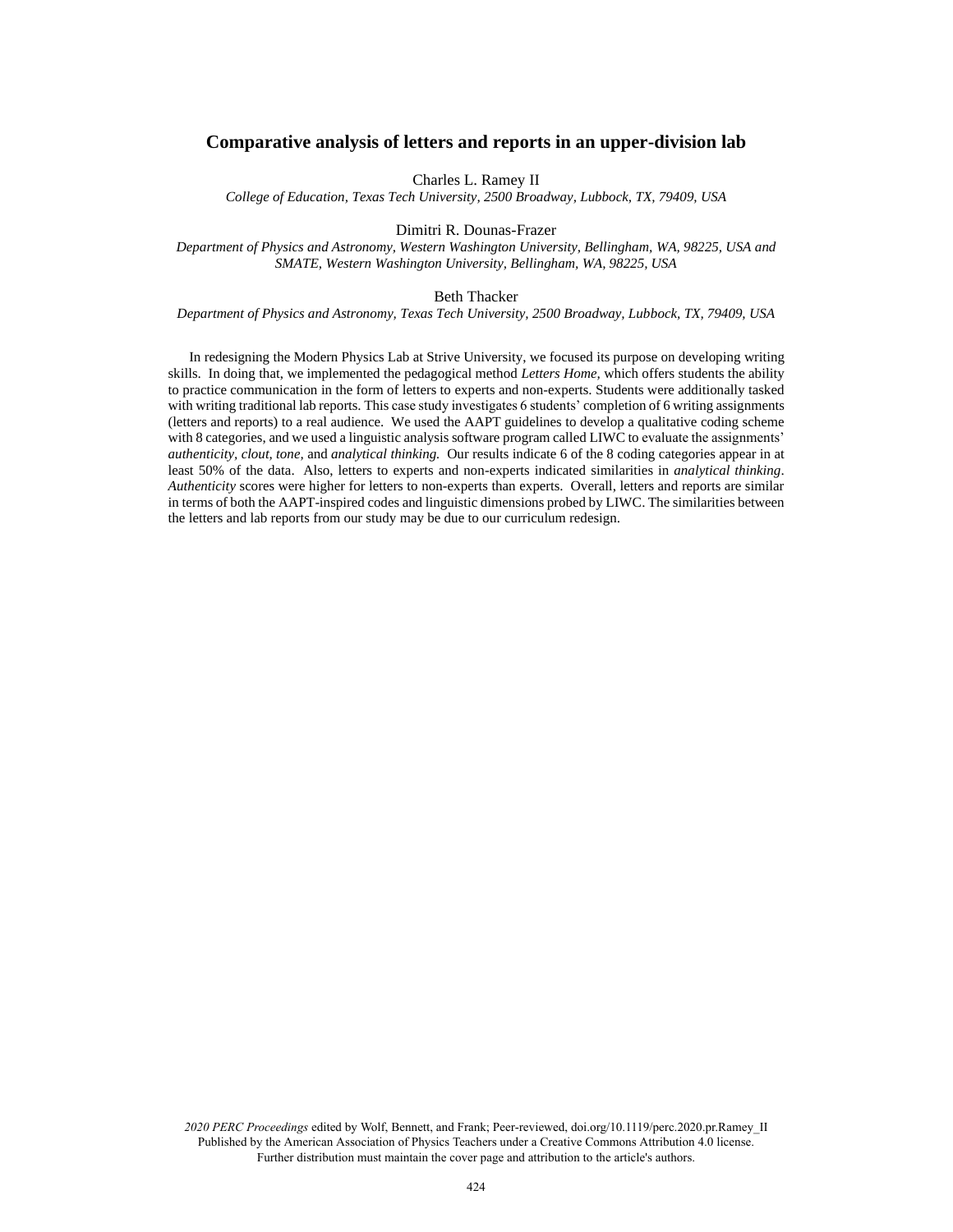#### **I. INTRODUCTION**

Physics is an experimental science, and the instructional laboratory experience is one way of learning how to apply empirical reasoning to the physical world [\[1\]](#page--1-0). An essential component to any physics curriculum is the laboratory; however, in comparison to lecture courses, pedagogical research on laboratories is sparse. Even more sparse is content about science communication. National reports and academic research consider the ability to communicate physics ideas an essential skill for future physicists. For instance, in 2014, the AAPT Committee on Laboratories published detailed recommendations for undergraduate physics laboratory curricula in which they specify communicating physics as an area of focus. While research on laboratories is sparse, there are several studies that offer insight to the PER community about communication.

For instance, Russell [\[2\]](#page--1-0) discusses how science disciplines have generalized writing and out-sourced its responsibility to other departments. Carter [\[3\]](#page--1-0) reinforces Russell's observations by indicating that discipline-based faculty compartmentalized writing and partitioned it from the curriculum. In another study, Stanley and Lewandowski [\[4\]](#page--1-0) interviewed physics graduate students and studied their lab notebooks to understand how researchers learn scientific documentation skills. They revealed that participants did not attribute acquiring their skills to their courses or to advisory guidance, but instead to informal, experiential environments like research settings. Most recently, Hoehn and Lewandowski [\[5\]](#page--1-0) have developed a framework for thinking and understanding the significance of writing within the laboratory. Lane [\[6\]](#page--1-0) implemented an activity that incorporated the informal nature of letters to a formal discipline to teach students about communicating physics. Lane calls this activity Letters Home.

To contribute to the field, we have redesigned a course with the goal of educating students about communicating physics through gathering data, analyzing results, and evaluating and presenting their findings in a manner that is understandable. To create a more constructive learning environment, we transformed the upper-division Modern Physics lab at Strive University and adopted learning objectives from AAPT's recommendations. We then used these objectives to align our course goals and curate a curriculum focused on communicating physics. To achieve our objectives, we implemented the activity called *Letters Home,* which gave students the opportunity to practice communication first in the form of letters to non-experts then to experts. This activity engaged students in the process of collecting and synthesizing physics knowledge, while also exposing them to audience members that are experts and non-experts. Lane [\[6\]](#page--1-0) writes that traditional lab reports create pedagogical shortcomings, however his observations of Letters Home shows students engaged in the communication process much differently than when using

lab reports. This paper will discuss the results from a comparative analysis of writing Letters Home and lab reports to communicate physics in an upper-division lab. In our study, we operationalized the AAPT guidelines to create a framework for evaluating scientific writing in lab courses. To determine how well the learning goals were fulfilled and the influence letters home had on learning, we asked the following research question: How are the content and tone of the letters and lab reports similar or different?

### **II. COURSE DESIGN**

The first phase to designing laboratory courses is identifying learning objectives [\[7\]](#page--1-0). In our lab transformation we decided to implement guidance from the report *AAPT Recommendations for the Undergraduate Physics Laboratory Curriculum*. The report indicated that students will be exposed to all focus areas over their undergraduate experience rather than in a single course [\[1\]](#page--1-0), and we prioritized 3 of 6 focus areas. We selected focuses that would carry into other levels of physics labs as well as complement each other within this learning environment. Since the Modern Physics course is Strive University's first upper-division lab that majors are required to take, we chose the following AAPT focus areas: *constructing knowledge, analyzing and visualizing data,* and *communicating physics*.

*Constructing knowledge* is considered an overarching goal that spans most undergraduate physics lab curricula. Constructing knowledge entails collecting, analyzing, and interpreting data from observations of the physical world to develop models. The communicative aspects of constructing knowledge include describing experimental observations clearly and accurately while identifying what is important in an experiment. This aspect is also indicated when students develop arguments and identify trends.

*Analyzing and visualizing data* was selected as another goal because we were interested in teaching student introductory statistical analysis. The communicative aspects of this area include analyzing and displaying data using statistical methods while also interpreting the limitations and uncertainty of the data.

*Communicating physics* was the cornerstone of most of our lab's transformation. This focus area highlights the importance of representing results and creating ideas for an audience to interpret and evaluate. To prepare students for the rigors of scientific communication, we thought this goal should be addressed as early and often as possible.

In transforming the Modern Physics course, we intentionally scaffolded the schedule, lessons and activities in such a way that students would receive instructional guidance from the beginning and gradually become selfsufficient to not only conduct experiments but communicate their findings to a multi-faceted audience. In the first 6 weeks, students attended three student-instructor discussions every other week for up to 1.5 hours in which the instructor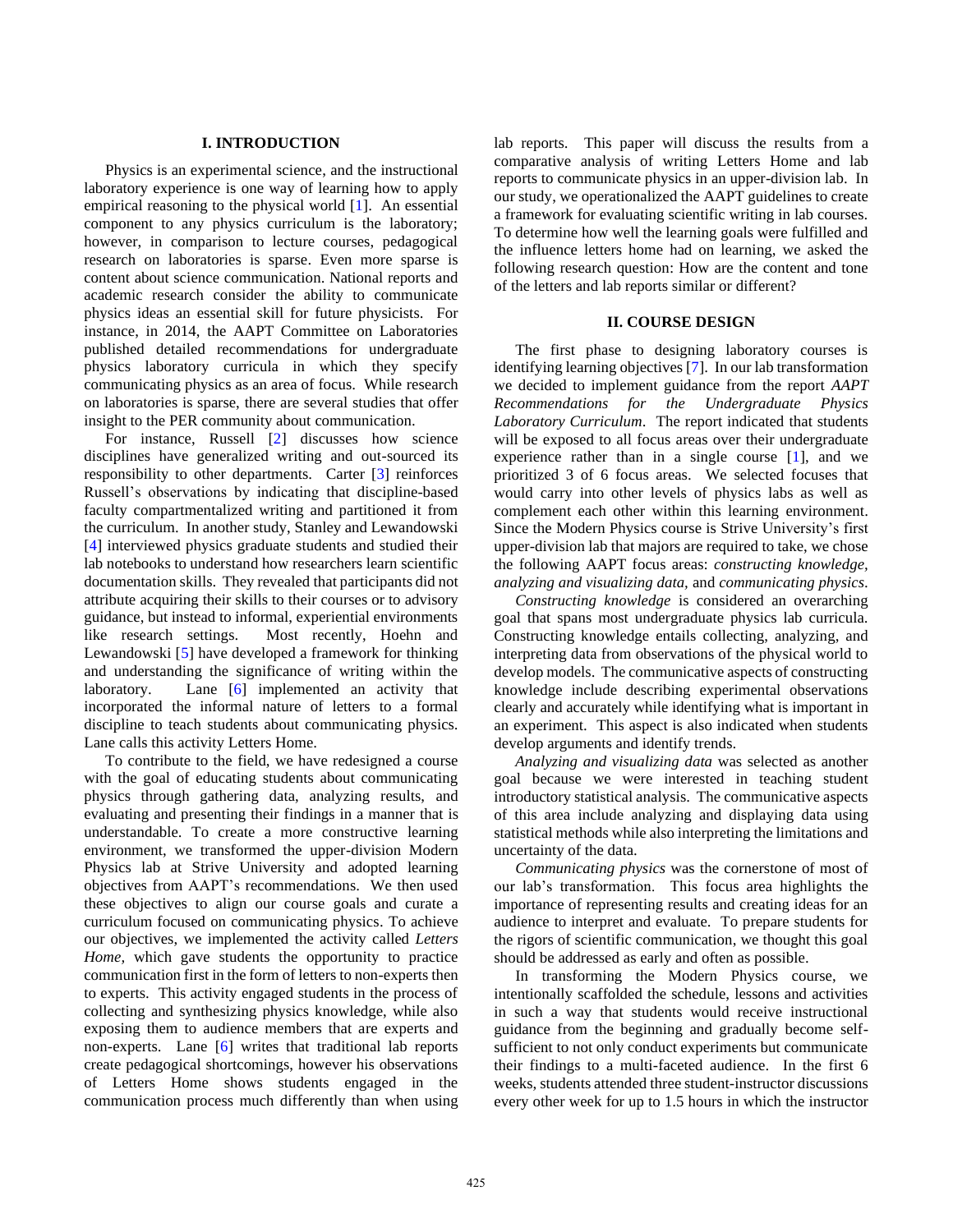offered guidance about laboratory equipment (i.e. oscilloscopes, multimeters, electronics, etc.), scheduling, computational and statistical analysis, scientific writing, and acclimating to the new learning environment. In the previous course, students were required to complete lab reports; however, for the redesigned course a novel writing activity called *Letters Home* was implemented with lab reports. A detailed description of our full lab transformation can be found in Ramey [\[8\]](#page--1-0).

We sought to incorporate an activity that would offer students more opportunities to practice writing. Lane [\[6\]](#page--1-0) states the Letters Home activity is a more interactive assignment than lab reports because it requires students to articulate the lab events using colloquial vernacular, thereby reinforcing the course's focus areas. We implemented the Letters Home activity as an out-of-class assignment. We tasked students with writing an informal email to a nonexpert (parent, partner, or friend) about that day's experiment. As the semester progresses, students move on to writing an informal email to an expert. This form of scaffolding encourages students to write about science (which most are not accustomed to doing) in a format and to an audience that they may find more comfort. It also primes students to evaluate their results with a consideration to their audiences' knowledge. In the former Modern Physics course, students were required to write lab reports for the instructor. Now, students are writing letters to a person they know. According to Chi  $[9]$  the letters home activity is not only constructive but interactive because students are creating a discourse about their experience and findings with an actual audience

### **III. METHODS**

To address our research question, we conducted a mixedmethods comparative analysis on the letters and lab reports from the redesigned course. We used NVivo to conduct an exploratory qualitative analysis for which we created a coding scheme using AAPT's Recommendations as a theoretical framework. We also used Linguistic Inquiry and Word Count (LIWC) to conduct a quasi-qualitative linguistic analysis to characterize the language used in the artifacts. By investigating the characteristics and tone of our artifacts, we are capable of demonstrating students' communication skills within formal and non-formal writing activities.

Strive University (SU) is a large four-year, public doctoral university with the highest level of research activity. According to the American Institute of Physics statistics, the undergraduate physics program at SU is larger than 89% of the U.S.'s physics programs [\[10\]](#page--1-0). On average, SU's physics and astronomy department awards approximately 14 bachelor's degrees a year. SU is also recognized as a Hispanic-serving institution, in which the Department indicates approximately 49% of enrolled students are People of Color, and 46% of the students that took the course was People of Color. When this data was collected, the national average of women in undergraduate physics programs was approximately 17%, while the Department indicated 7% of its majors were women and 12% of the students enrolled in this course were women.

In SU's physics department, the Modern Physics course is the first upper-division laboratory in which all majors are required to take (non-majors are allowed to enroll). The semester that we collected the data there were 33 students enrolled. There were 4 letters and 2 lab reports that students were required to complete for a grade. The letters were administered first (where the Letters 1,2, and 3 were written to a non-expert and Letter 4 was written to an expert) followed by two lab reports (which were written to only experts). Therefore, students wrote three assignments to non-experts and three assignments to experts. We decided to do a case study containing 6 students that completed all the assignments. Students were randomly selected from three groups partitioned according to their end-of-semester grade. *Group A* were students that received an "A" (100-90) in the course, *Group B* were students that received a "B" (89- 80) in the course, and *Group C* were students that received a "C" or lower (below 80). From each group 2 participants were randomly selected. Therefore, our case study consists of 6 students and 36 artifacts (24 letters and 12 lab reports).

To create a coding scheme that would identify when the focus areas arose in students writing, we blended communicative aspects of *constructing knowledge* and *analyzing and visualizing data* with characteristics of *communicating physics* (as defined by AAPT) and found 5 themes as categories for communication. These categories became our a priori coding scheme that we labeled as such: 1) state a question, 2) describe methods, 3) present evidence, 4) evaluate evidence, and 5) draw evidence-based conclusion(s).

We used NVivo to store and analyze the artifacts. We began with two raters analyzing a set of letters and reports using the a priori coding scheme. The results of our first iteration of coding indicated that categories and definitions needed to be revised to improve inter-rater reliability. After several iterations of coding and numerous team discussions, we came up with a scheme that mapped well onto the data and yielded high inter-rater reliability. About two-thirds of the data mapped on to the following code categories: *Question, History, Outline, Experimental Methods, Theoretical Methods, Evidence, Conclusion,* and *Evaluation & Explanation*. Table I gives a definition and an example of the codes used in our analysis.

Cohen's kappa statistic is a common metric for measuring inter-rater reliability when coding qualitative data. A kappa value greater than 0.80 indicates near perfect agreement. Using the final version of our coding scheme, in Table I, we achieved Cohen's kappa of 0.82 when two raters independently coded a subset of letters and reports. From here, a single rater was able to continue analyzing the artifacts.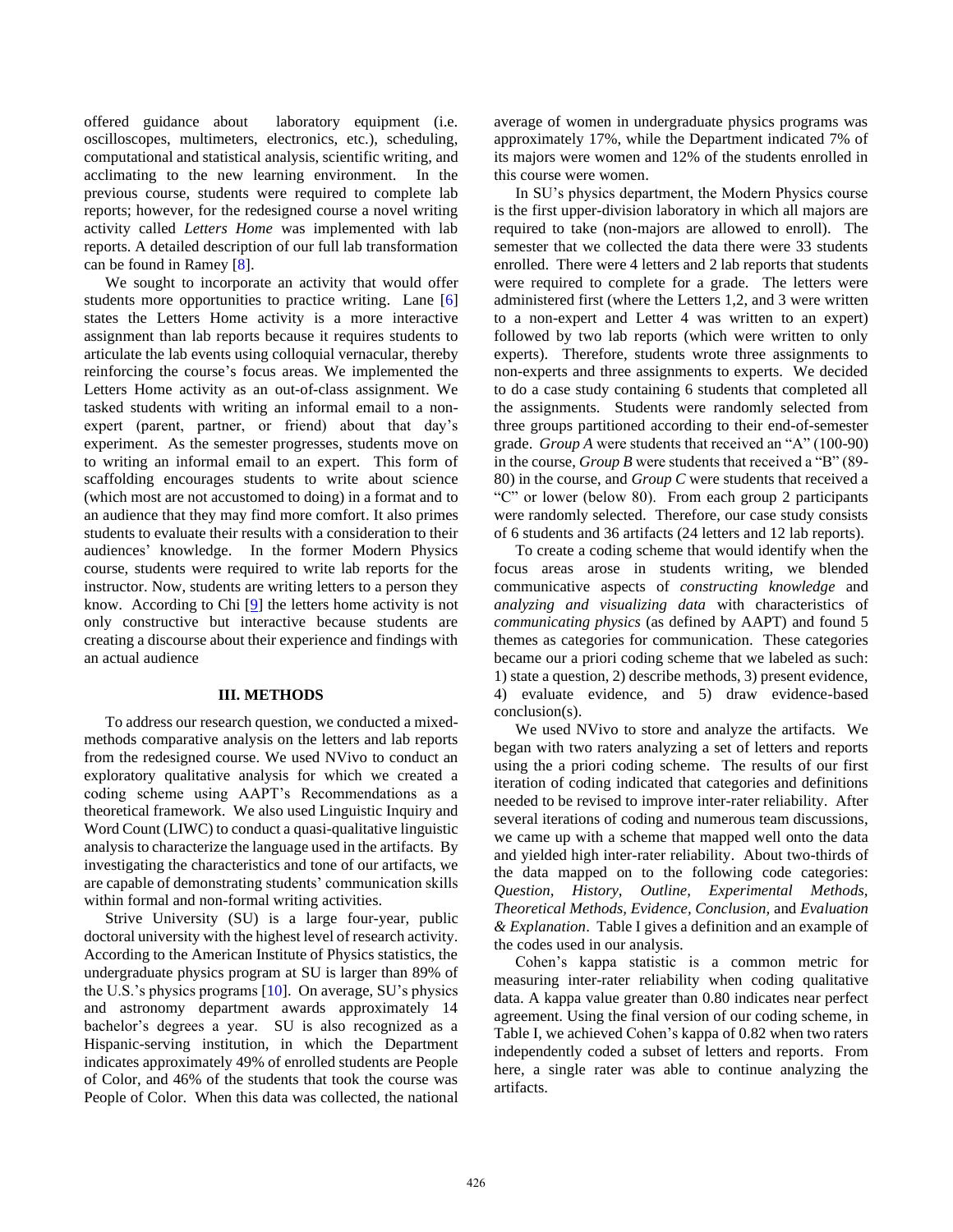| Category                    | Definition                                                                                                                                                                                                                    | Example                                                                                                                                                                                                                                                                                    |  |  |
|-----------------------------|-------------------------------------------------------------------------------------------------------------------------------------------------------------------------------------------------------------------------------|--------------------------------------------------------------------------------------------------------------------------------------------------------------------------------------------------------------------------------------------------------------------------------------------|--|--|
| Question                    | Student states the experimental question or goal being                                                                                                                                                                        | The goal for this experiment was to calculate the mass, radius,                                                                                                                                                                                                                            |  |  |
|                             | explored.                                                                                                                                                                                                                     | and charge of each oil drop.                                                                                                                                                                                                                                                               |  |  |
| History                     | Student includes historical background information                                                                                                                                                                            | In 1909, Robert Millikan and Harvey Fletcher set out to<br>measure the elementary electric charge                                                                                                                                                                                          |  |  |
| Outline                     | Student summarizes or outlines the structure/purpose                                                                                                                                                                          | Through the course of this paper I will cover the                                                                                                                                                                                                                                          |  |  |
|                             | of the document.                                                                                                                                                                                                              | background purpose, execution and mathematics<br><i>involved</i>                                                                                                                                                                                                                           |  |  |
| Experimental                | Student describes the setup or data taking procedure                                                                                                                                                                          | Moreover, there are two Helmholtz coils which are fixed at a                                                                                                                                                                                                                               |  |  |
| Method                      | using words, pictures, or diagrams.                                                                                                                                                                                           | distance equal to the radius of each coil                                                                                                                                                                                                                                                  |  |  |
| Theoretical                 | Student describes the models, concepts or equations                                                                                                                                                                           | The way we did this is that we used a right-hand rule that                                                                                                                                                                                                                                 |  |  |
| Methods                     | pertaining to the experiment. This includes<br>derivations.                                                                                                                                                                   | relates the directions of current and magnetic field associated<br>with the current.                                                                                                                                                                                                       |  |  |
| Evidence                    | Student presents and analyzes data. Data are presented<br>in tables, diagrams, or plots. Analysis includes<br>averages, uncertainties, error propagation, slopes,<br>goodness of fit metrics, data processing or calibration. | The table below shows the values we calculated, the average<br>value of the data, and the data's standard deviation.                                                                                                                                                                       |  |  |
| Conclusion                  | Student interprets the physical meaning of empirical<br>results or presents measured values of key parameters<br>of interest. Key parameters are directly coupled to the<br>goal of the lab.                                  | After conducting this experiment, we can conclude that mass<br>does affect the speed of rise and fall as more magnetic force is<br>required for heavier drops and drag effects speed much less.                                                                                            |  |  |
| Evaluation &<br>Explanation | Student makes a judgement call about the quality of the<br>experiment, explains sources of error or uncertainty, or<br>identifies means of improving the experiment.                                                          | This margin of error could be due to an inaccurate<br>measurement of barometric pressure and air viscosity in the<br>testing room as well as inaccuracies in data measuring as the<br>oil drops sometimes move quite quickly and it is difficult to<br>achieve accurate time measurements. |  |  |

TABLE I. List of code categories, definitions, and examples.

LIWC provides a method of measuring the emotional, cognitive, and structural components of verbal and written forms of communication. With over 6,400 words and approximately 90 variables, LIWC measures an artifact on a scale from  $0.0 - 100$ . We used LIWC to characterize the tone and language of letters and reports along four dimension: *analytical thinking, clout, authenticity,* and *emotional tone*. *Analytical Thinking* refers to the degree of formality, logic and hierarchal thinking. *Clout* is associated with confidence and expertise. *Authenticity* refers to the degree of honesty, personal investment and disclosure. *Emotional Tone* is correlated with the style of the artifact (e.g., upbeat, neutral, or hostile). LIWC also offers a sample criteria to assist in describing the artifacts. For instance, artifacts that could be found in *NYTimes* (published articles) contain language that is highly analytical (92.57) with high clout (68.17); however , they have low authenticity (24.84) and a neutral tone (43.61). And artifacts that would be found in *Expressive Writing* (emotional writing done by a range of individuals) show high authenticity (78.01) in comparison to analytical thinking (44.88), clout (37.02) and tone (38.60). For more descriptions about LIWC and its sample data please read Pennebaker et. al. [\[11\]](#page--1-0).

## **IV. RESULTS**

Based on the results in Table II, we infer that the content of letters and reports are similar. Table II shows almost all of the letters and reports include *Evidence, Experimental Methods, Theoretical Methods, Conclusion,* and *Question.*  In fact, the majority of the letters and lab reports indicate the possibility of the appearance of any one of these categories. There is also an upward trend in the dimensions of *Conclusion* and *Question* as activities transition from Letters 1,2,3 (78%) to Reports (92%).

We also looked at how the codes were assigned within the dataset. We found that more than 50% of the artifacts had six or more dimensions, and all the documents had at least four dimensions. The data also showed only 6% of the artifacts identified all 8 of the argumentation codes. These artifacts were all within the group Letters 1,2,3, which were written to non-experts. While Letters 1,2,3 were the only artifacts to have all 8 categories, 42% of the Lab Reports had at least 7 dimensions. This suggests that, as the semester progressed, students were incorporating more aspects of communication in their writing. This information offered reassurance that our codes were specific and diverse enough to address dimensions outlined by AAPT.

TABLE II. Results generated from qualitative and linguistic analysis. Codes show frequency of occurrence.

|          | Cat.     | A11 | Let.<br>1,2,3 | Let. 4 | Lab<br>Reports |
|----------|----------|-----|---------------|--------|----------------|
| Qual (%) | Evid     | 94  | 89            | 100    | 100            |
|          | Exper.   | 94  | 94            | 100    | 92             |
|          | Theor.   | 94  | 94            | 83     | 100            |
|          | Conc.    | 83  | 78            | 83     | 92             |
|          | Oues.    | 83  | 78            | 83     | 92             |
| LIWC     | Eval/Exp | 53  | 56            | 33     | 58             |
|          | Outline  | 44  | 50            | 50     | 33             |
|          | History  | 31  | 33            | 17     | 33             |
|          | Analyt.  |     | 95            | 97     | 97             |
|          | Clout    |     | 65            | 67     | 58             |
|          | Auth.    |     | 18            | 8      | 8              |
|          | Tone     |     | 44            | 61     | 48             |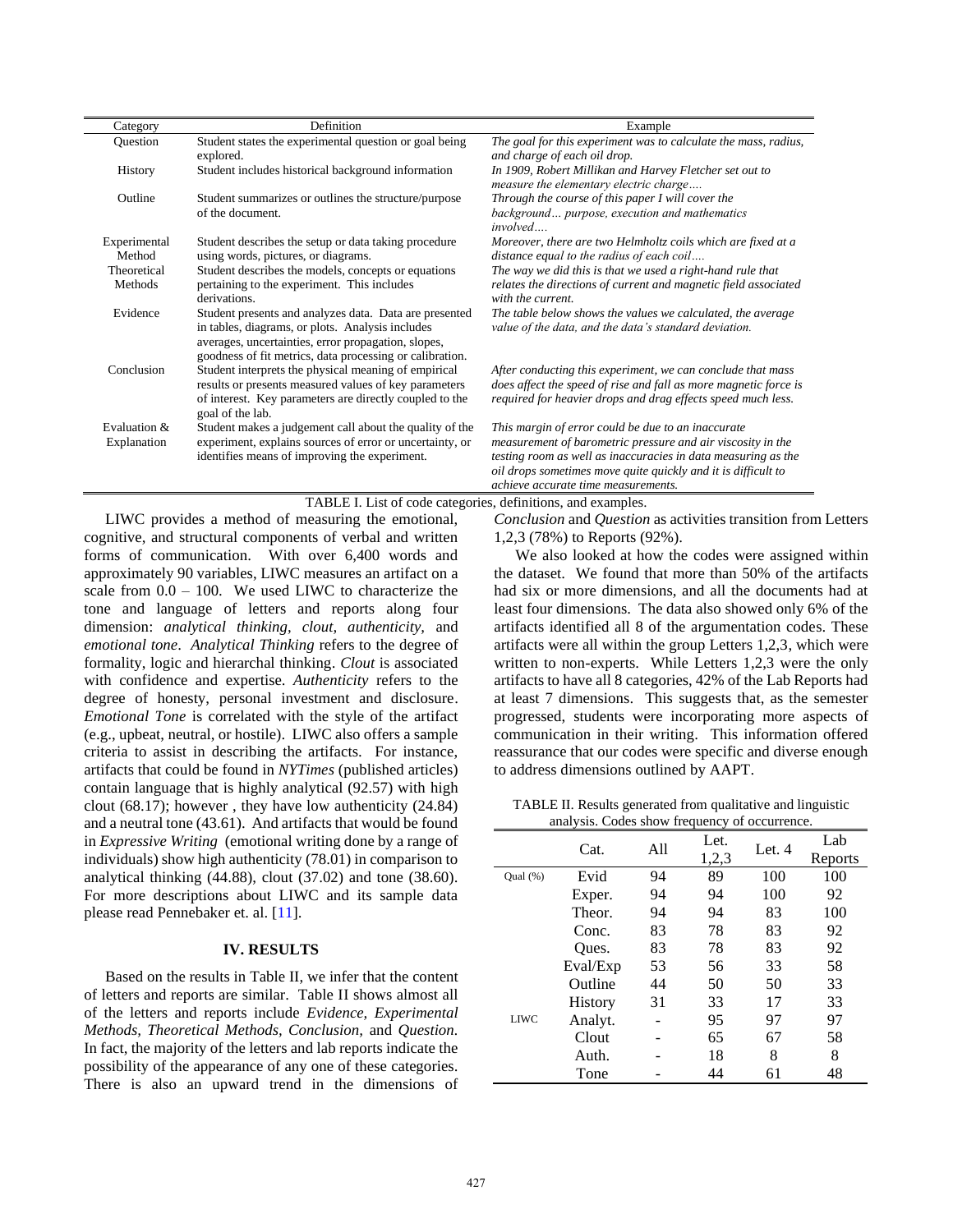LIWC yielded similar results in students' language within the letters and reports. For instance, *Analytical Thinking* was very high for all forms or writing (greater than 95%), indicating a high level of formality, logic and hierarchy. Although this was expected of reports, it was surprising for letters because we assumed letters would solicit a more informal writing approach. Also, *Clout* scores were above neutral indicating artifacts showed levels of confidence. *Clout* scores were between types of communication that is formal with a specific topic with a general audience in mind (i.e. NYTimes) and an informal, specified topic engaging a general audience (i.e. Twitter). A more in-depth investigation of *Clout* revealed those students that received an A in the course scored lower on this variable than those that earned a B or lower.

Our analysis of *Authenticity* revealed our data had scores lower than that of the sample data presented by Pennebaker et al. While *Authenticity* measures the degree of honesty, personal investment and disclosure for a text, the score for Letters 1,2,3 is almost double that of Letter 4 and Lab Reports. In fact, students that earned a B or below in the course *Authenticity* score was double that of students that earned an A. And the *Emotional Tone* variable indicates that Letter 4 were upbeat and happier than that of Letters 1,2,3 and Lab Reports. This difference could be because Letters 1,2,3 were assigned in the beginning of the semester where students produced more inconclusive results due to lack of knowledge and experience; by Letter 4 all students were able to complete and produce conclusive results to share with an expert. Also, the "accepted" tone taught to students about lab reports is usually neutral and concise; this assumption could encourage students to communicate in a way that reduce bias by stating "just the facts."

### **V. DISCUSSION AND LIMITATIONS**

This study compares letters home and lab reports to see what similarities and differences they have. From our research question we were able to find that the content and tone of letters and lab reports were more similar than they were different. Although the category of *Evaluation and Explanation* was less frequently coded in the artifacts, it is a higher-order inference skill requiring students to make judgment calls about the quality of the experiment (i.e. errors and uncertainty) and/or identify its limitations. And, although we were able to validate some form of authenticity difference between letters and reports, the tone of language used within the activities was similar. Lane [\[6\]](#page--1-0) claims letters home "introduces a writing style that is more authentic for the students than the traditional lab report" in which our study found that Letters 1,2,3 did have an *Authenticity* score that was double that of artifacts written to experts. It seems that audience influences students' personal investment and disclosure. And although students' letters were more authentic than letters, they were not less formal. This could be for a number of reasons, for instance because these are upper-division experimentation our participants may be attempting to still model prose from textbooks or articles. They are still novice which means they have a limited knowledge of the field, therefore modeling experts is a means of learning expert-like skills, even if they may not be necessary.

The results from Table II indicate students are engaging in focus areas mapped to physics communication that were established for the course. Although we did not attempt to change the lab reports, our results show that there is something unique about these lab reports than the ones described by Carter [\[3\]](#page--1-0) and Lane [\[6\]](#page--1-0). The scaffolding approach we took to introduce the lab reports may have acclimated students to a sense of audience that then informed their final assignments. Chi's [\[9\]](#page--1-0) theoretical framework for activities would define letters home as "interactively" constructive because students are summarizing an experiment to an actual audience for feedback. Based on the similarities in content and language, Chi's equivalent outcome postulate suggest letters and lab reports are similar writing activities.

Although we find similarities between activities that are intended to be different this would also suggest the limitations of our coding scheme. Another limitation comes from the fact we coded only for the presence of various communicative aspects within each document, not their "correctness." Therefore, we are limited to only observing if the code appears and not the quality of data. In future works, we should focus on implementation and audience feedback.

#### **ACKNOWLEDGMENTS**

Heather Lewandowski and the PER group at CU - Boulder for the scholastic, financial and moral support in helping this go from a thought to a reality.